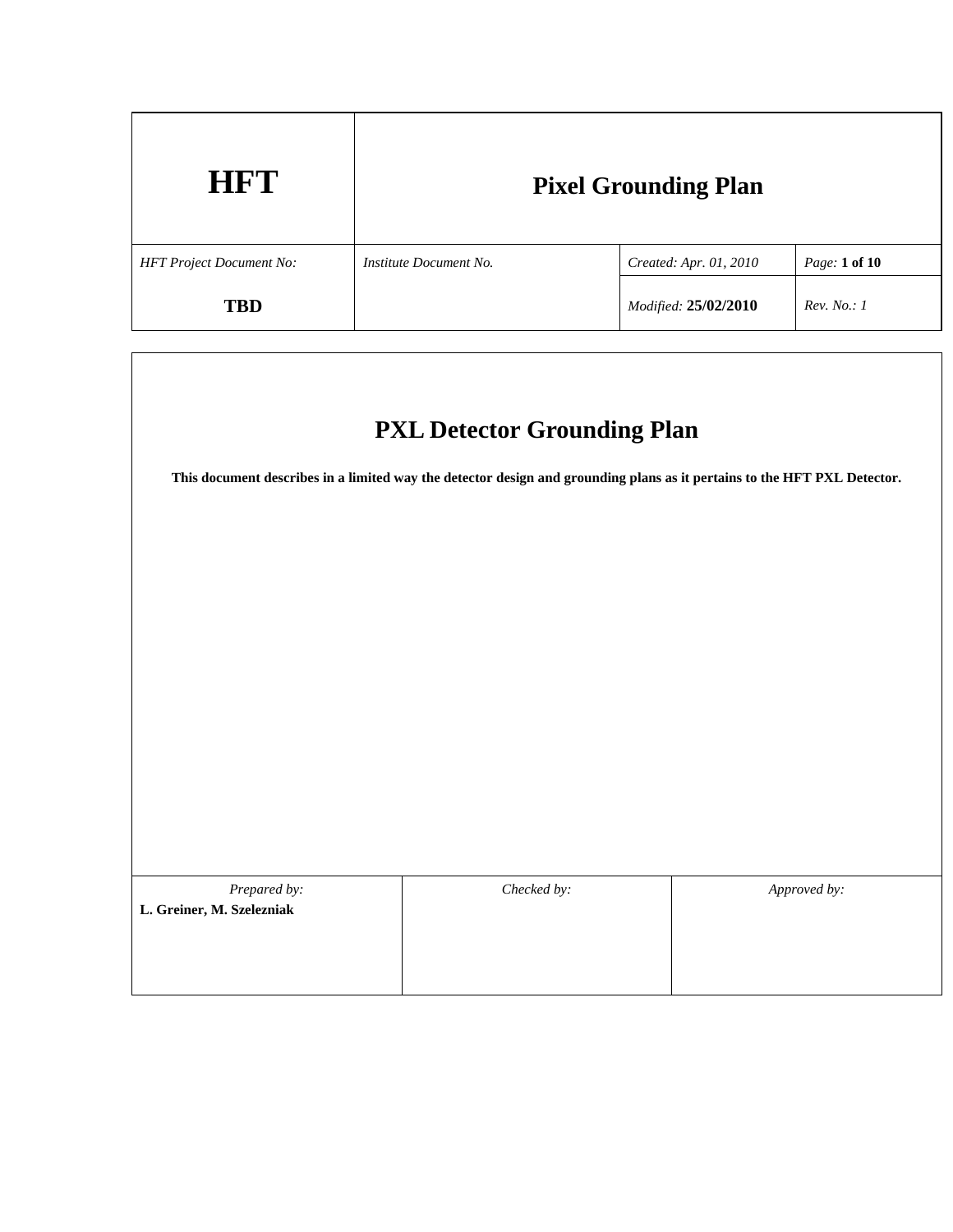| Distribution List<br><b>HFT</b> Collaboration |      |       |                        |  |
|-----------------------------------------------|------|-------|------------------------|--|
|                                               |      |       |                        |  |
|                                               |      |       |                        |  |
|                                               |      |       |                        |  |
|                                               |      |       |                        |  |
| <b>History of Changes</b>                     |      |       |                        |  |
| Rev. No.                                      | Date | Pages | Description of changes |  |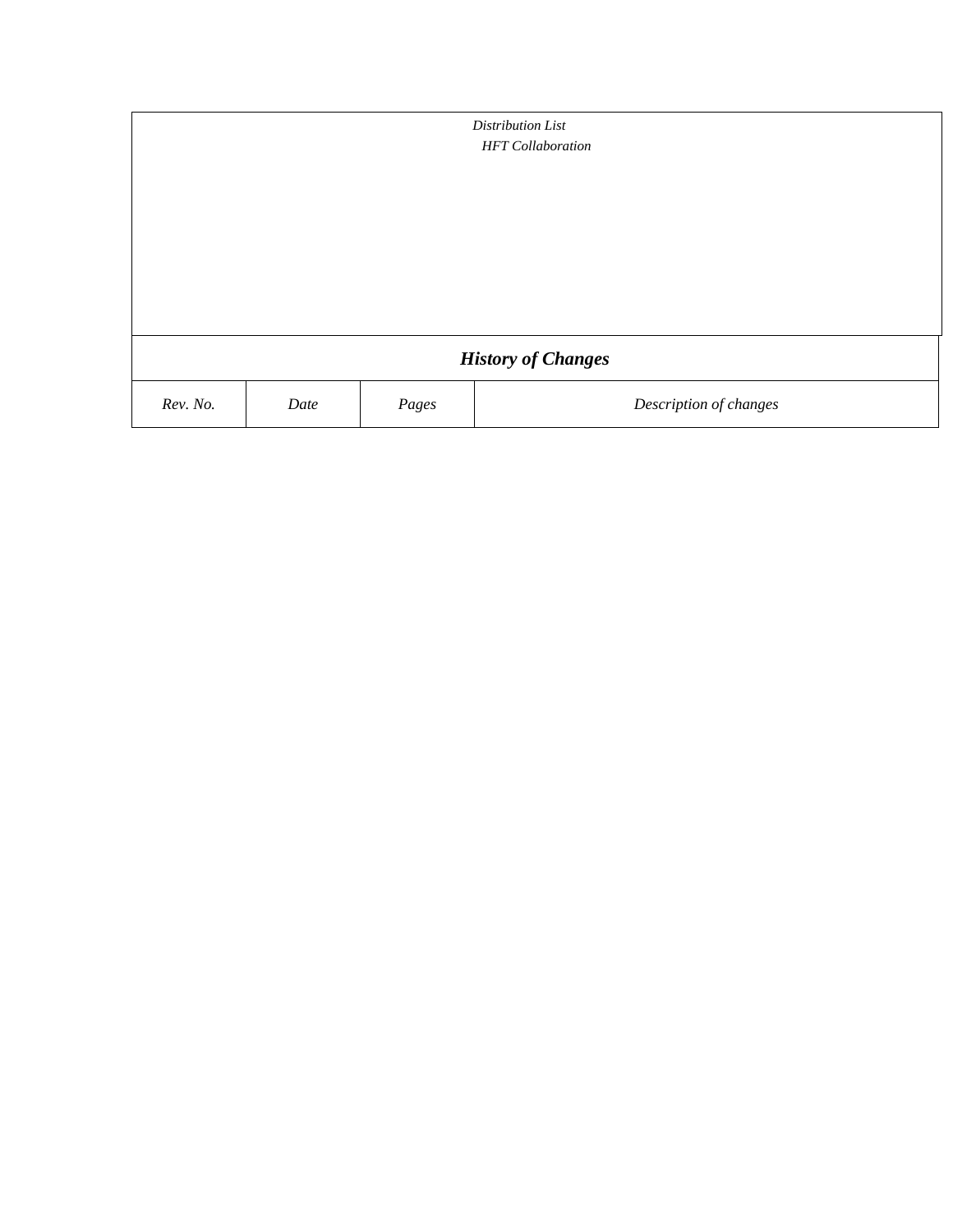| $\,1\,$ | March 2010 | FDR original |
|---------|------------|--------------|
|         |            |              |
|         |            |              |
|         |            |              |
|         |            |              |
|         |            |              |
|         |            |              |
|         |            |              |
|         |            |              |
|         |            |              |
|         |            |              |
|         |            |              |
|         |            |              |
|         |            |              |
|         |            |              |
|         |            |              |
|         |            |              |
|         |            |              |
|         |            |              |
|         |            |              |
|         |            |              |
|         |            |              |
|         |            |              |
|         |            |              |
|         |            |              |
|         |            |              |
|         |            |              |
|         |            |              |
|         |            |              |
|         |            |              |
|         |            |              |
|         |            |              |
|         |            |              |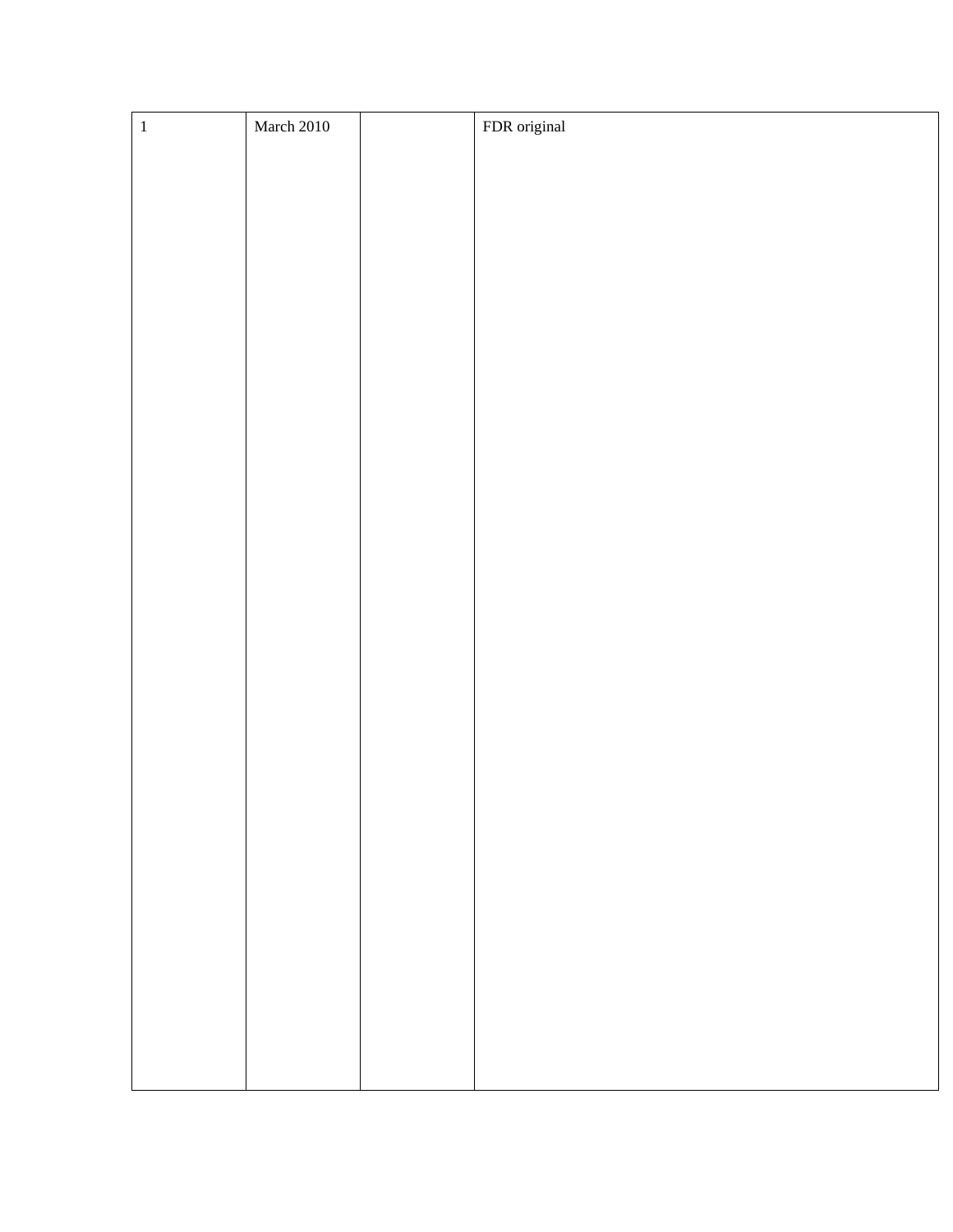## *Table of Contents*

| 1 GROUNDING PLAN FOR THE PXL DETECTOR SYSTEM5 |  |
|-----------------------------------------------|--|
|                                               |  |
|                                               |  |
|                                               |  |
|                                               |  |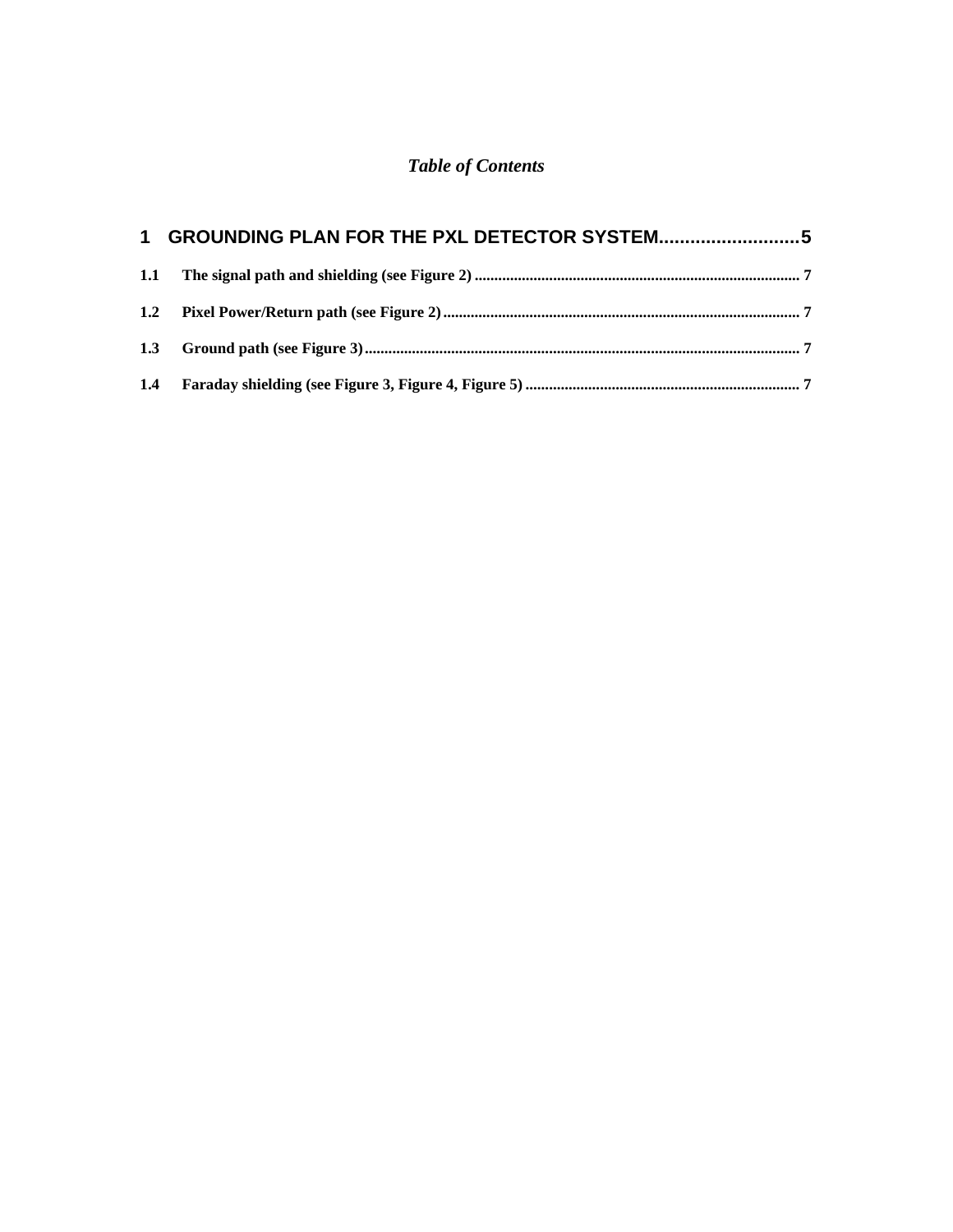### **1 Grounding Plan for the PXL detector system**

*Electrical integration of the PXL detector system into STAR must provide compatibility with the existing STAR grounding paths, shown in Figure 1. The south platform is grounded to the STAR magnet. The north platform and the STAR magnet are both grounded to the building ground. The TPC is grounded through the HV power supplies, which are grounded on the south platform.* 



#### **Figure 1 STAR GND paths. Note high impedance connection between TPC LVPS and platform ground.**

*The power and ground connections for the PXL system are required to adhere to the grounding scheme adopted for the HFT detector. These requirements mandate:* 

- *A single point ground at the STAR grounding point on the TPC wheel;*
- *Floating power supplies in the STAR racks;*
- *Relevant parts of the mechanical support structure need electrical grounding points that can be carried back to the STAR ground.*

*The PXL detector system design is composed of 10 parallel subsystems. Each subsystem is constructed from a detector sector (4 parallel ladders) connected to a mass-termination board (MTB) that is connected*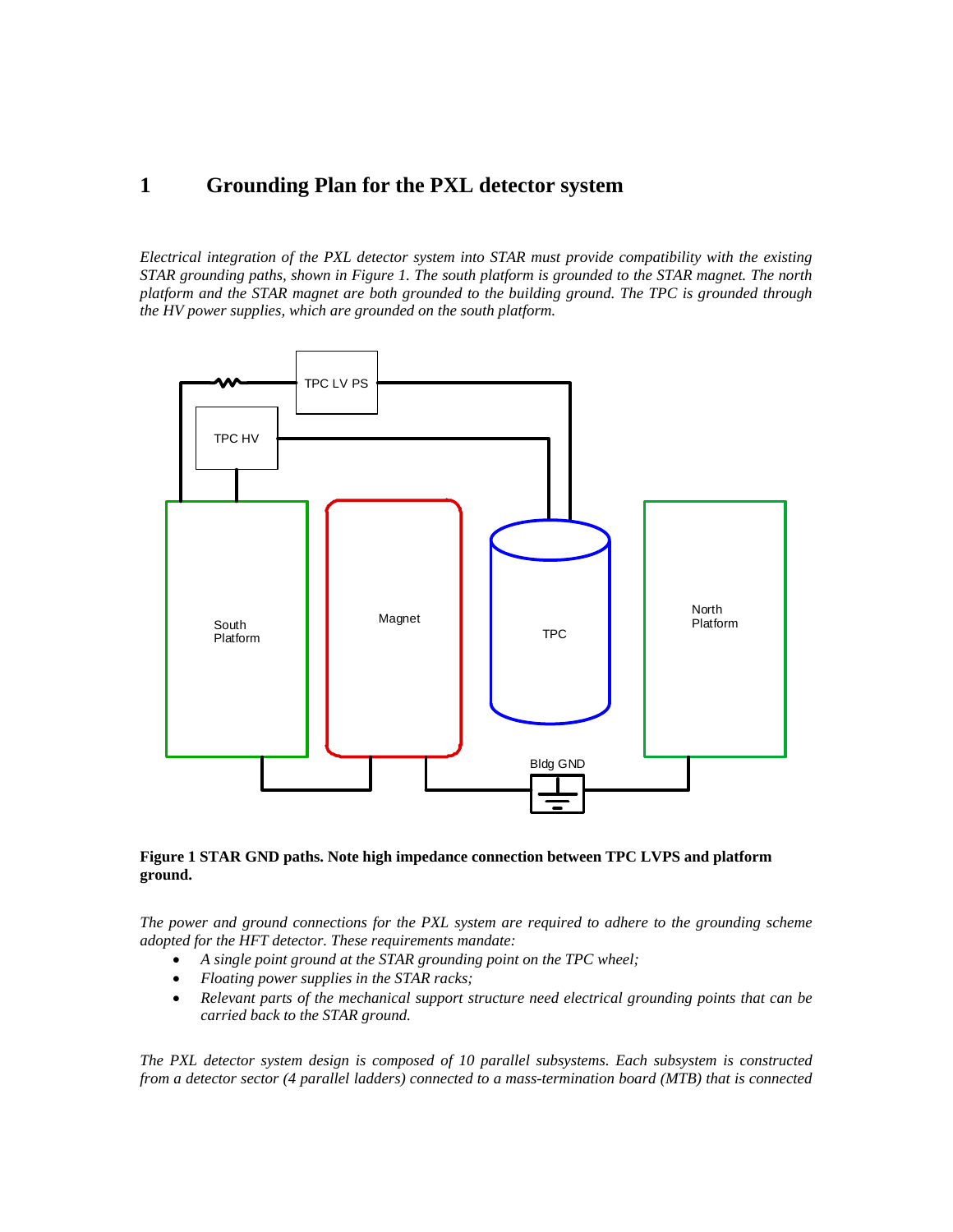*to a RDO card with readout/control via a dedicated PC. The signal and power/return paths are presented in Figure 2 for a single subsystem that reflects this architecture.* 

*At the PXL detector level, ten MTBs and RDO cards are grouped together in crates located inside and outside of the TPC volume, respectively. The PXL system utilizes two power supplies with one supplying power for the MTBs and the other supplying power for the RDO cards.* 

*The PXL detector system power supplies and RDO/ control PCs are located in the racks on the south platform. RDO cards are mounted next to the TPC wheel. The MTBs and the PXL detector sectors are located inside the inner detector volume and connect to the rest of the system through a bulkhead patch panel.* 



**Figure 2 Power/Return and signal path in the PXL detector system.** 

*The grounding scheme for the PXL detector has been designed to provide a single grounding point for the PXL detector system at the PXL bulkhead patch panel, which is hard grounded to the east TPC wheel.* 

*The description of the grounding scheme is divided into three sections: the signal path and shielding, power/return path, and ground path.*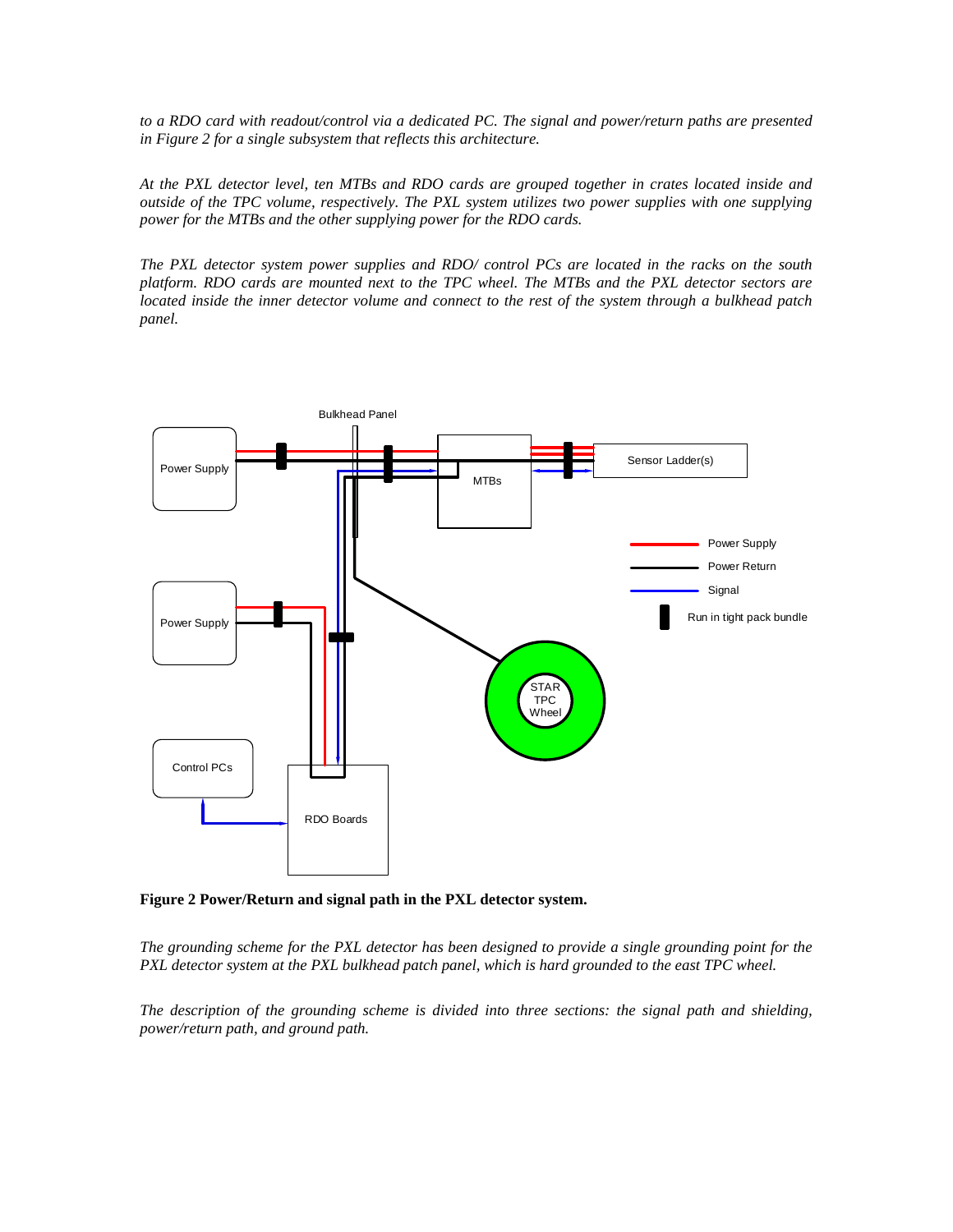#### **1.1 The signal path and shielding (see Figure 2)**

- *All signals transferred between different blocks are digital signals. All analog signal processing is integrated inside MAPS sensors.*
- *Signal ground and power ground are common on the system block PCBs (ladder flex cables, MTBs, RDO cards);*
- *Signal, power and ground to the sensors and RDO are isolated from their support structures (sector tube support, MTB crate, RDO crate);*
- *Signals transferred between MTB and RDO cards are differential and are independently ground referenced to the patch panel (TPC wheel);*
- *Signals from the TCD to the RDO cards are differential and are independently ground referenced to the TPC wheel;*
- *The control/readout PCs are electrically isolated from the RDO boards via an optical connection;*
- *Signal shielding is currently envisioned for the connection between MTBs and RDO boards. The shield should be grounded at the bulkhead panel and extend to MTBs and RDO boards but is isolated from the ground on these boards;*

#### **1.2 Pixel Power/Return path (see Figure 2)**

- *The power return path (GND) for the RDO cards is extended to the bulkhead patch panel, the single grounding point of the system;*
- *Power connection to MTB passes through the patch panel, where the power return path is grounded;*
- *Power supply (analog and digital) for four ladders per sector is regulated on the MTB and connected to the ladders in parallel. Analog and digital grounds are common;*

#### **1.3 Ground path (see Figure 3)**

- *The power supplies at the rack are configured to be floating with a high impedance resistor providing a soft ground for the power supplies;*
- *RDO/control PCs are grounded at the rack;*
- *The RDO crate is grounded to the magnet iron and is electrically isolated from the RDO cards;*
- *The MTB crate is grounded through the bulkhead panel to the TPC wheel and is electrically isolated from the MTB cards;*
- *The sector tube supports are grounded through the bulkhead panel to the TPC wheel and are electrically isolated from the ladder flex cables;*
- *The PXL insertion tube (PIT) and PXL support tube (PST) are grounded at the bulkhead panel.*

#### **1.4 Faraday shielding (see Figure 3, Figure 4, Figure 5)**

*There are no hard requirements for shielding between detectors. The switching signal load (data, clocks, etc.) are all differential to and from the PXL detector and the radiated "noise" is expected to be quite low. It is prudent to include shielding between the detector layers so we have incorporated a faraday shield around the PXL detector. The faraday enclosure around the PXL detector consists of several conductive carbon fiber tubes electrically connected together and joined electrically to the patch panel that seals the volume. The PIT and PST enclose the PXL sectors and will be joined electrically every ~2 inches along the contact circumference. The PIT to patch panel interface is expected to be an aluminum to aluminum contact made with bolts. While it is not required, the PIT/PST structure may also be electrically connected to the ESC.*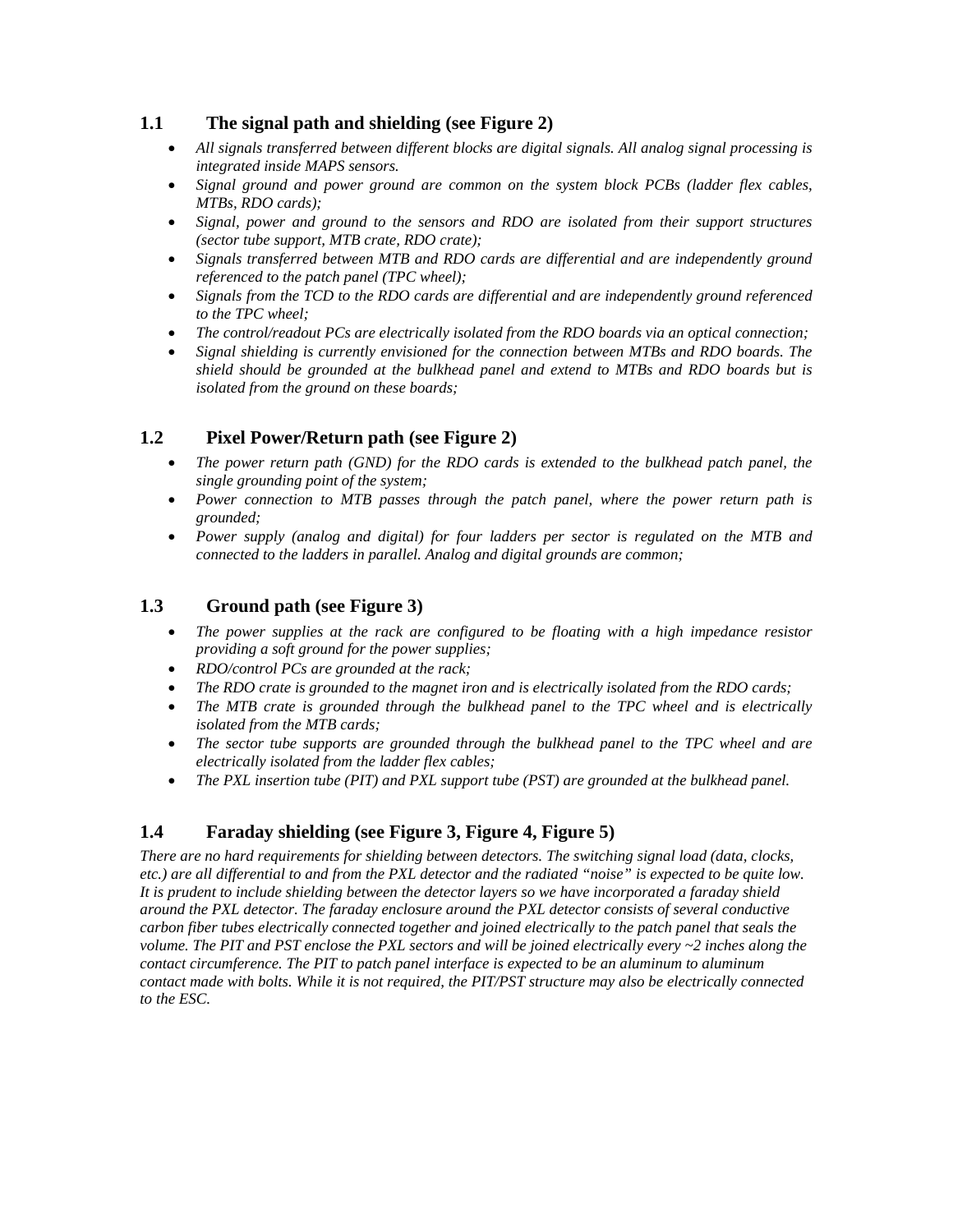

**Figure 3 PXL ground paths. Note high impedance connections between power supplies and platform/rack ground. RDO boards are isolated from TDO crate GND.**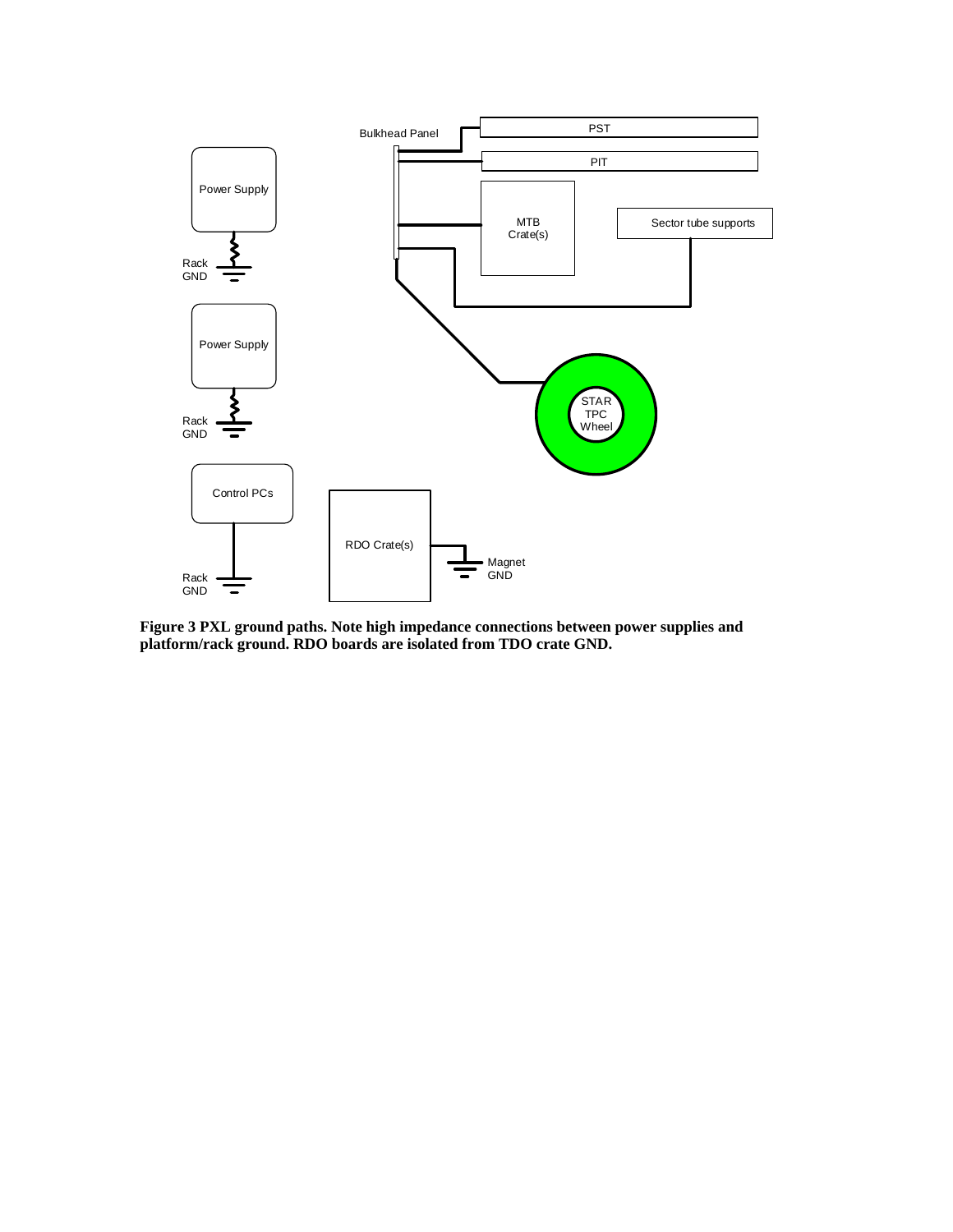

**Figure 4 The PXL faraday enclosure consists of the PST, PIT and PXL patch panel.** 

*The above description of the single detector module is extendable to the complete PXL system. The only additions are fan out power connections between the patch panel and MTBs and inside the RDO crate that allow for the distribution of power to 10 cards in each crate. The complete view of the PXL detector grounding paths and signal paths is presented in Figure 5.*